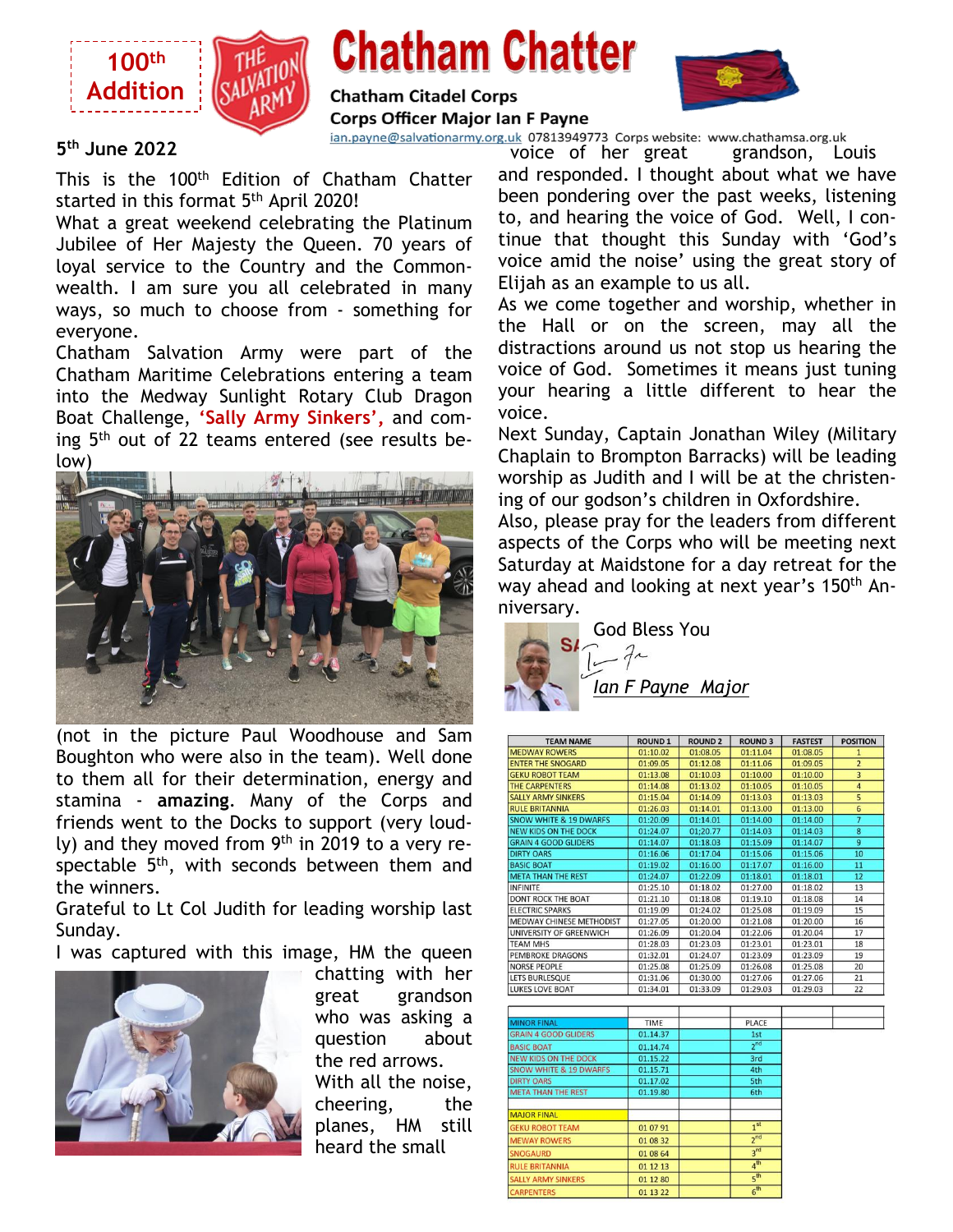## **BOOK THESE DATES**



**SATURDAY AND SUNDAY 11th & 12th MARCH 2023 THE VISIT OF GEN-ERAL BRIAN AND**

## **COMMISSIONER ROSALIE PEDDLE.**

To commence our 150<sup>th</sup> celebrations, we will be in Rochester Cathedral on the 11<sup>th</sup> for a Service of Celebration at 5:30pm.

**SATURDAY & SUNDAY 18th & 19th NOVEMBER 2023 THE VISIT OF OUR**

**TERRITORIAL**



**LEADERS, COMMISSIONERS ANTHONY & GILLIAN COTTERILL**

## **SUNDAY 12TH JUNE**

On Sunday Major Ian will be preaching in Rochester Cathedral at 3.15, at Evensong Dedication Service for the Mayor and Councillors of Medway.

Also on Sunday at Chatham Evangelical Church, 6:30pm Andrew Barbour will be baptised and Major Ian will be participating in this ceremony.

#### **SUNDAY 19th JUNE**

Morning Worship will be led by Captain Jonathan Wiley (Military Chaplain).

## **SUNDAY 26th JUNE**

Morning Worship will be led by Major Alec Still (Former CO) on the occasion of the dedication of Isla Johnson.

#### **SUNDAY 17th JULY**

NO MEETING at the hall due to **'TOGETH-ER 2020'** in Birmingham – Details of how you can join in via the internet are to follow.

#### **PRAYER REMINDERS**



Please pray this prayer: *Father God, I pray that today you will inspire us and fill each of us with your joy and*

*peace that as we worship in fellowship we will be guided and inspired by your love. By the power of your Holy Spirit, in the name of your Son, Jesus Christ. Amen.*

- **-** Prayer of thankfulness for Audrey and David Holder who celebrated their 65th Wedding Anniversary on 8 June.
- **-** Pray for peace in Ukraine and other wartorn countries. Pray for the Salvation Army in Ukraine that their members will be kept safe as they provide help to those who need it.
- **-** Pray for those who are struggling with financial problems in these times of increased costs of food and fuel.
- **-** Pray for those who have been bereaved and who, at times of celebration, may feel lonely.
- **-** Pray for all those who are unwell, some with chronic long term health problems, some who will be undergoing hospital treatment and others suffering from Covid-type symptoms which are very debilitating.
- **-** Pray for all those who need our prayers in a special way: the lonely, the bereft, the anxious, the lost.
- **-** Pray for the SA Cadets who are preparing for their commissioning in July.
- **-** Pray for those in positions of authority: in the Corps, in local government, in business, in national government.

*Please let Jean know of any urgent prayer requests for the supportive prayers of the Prayer Chain. Email her on jeanm1938@gmail.com or text on 07787718273. If you would like to be a part of the Prayer Chain, please let Jean know.*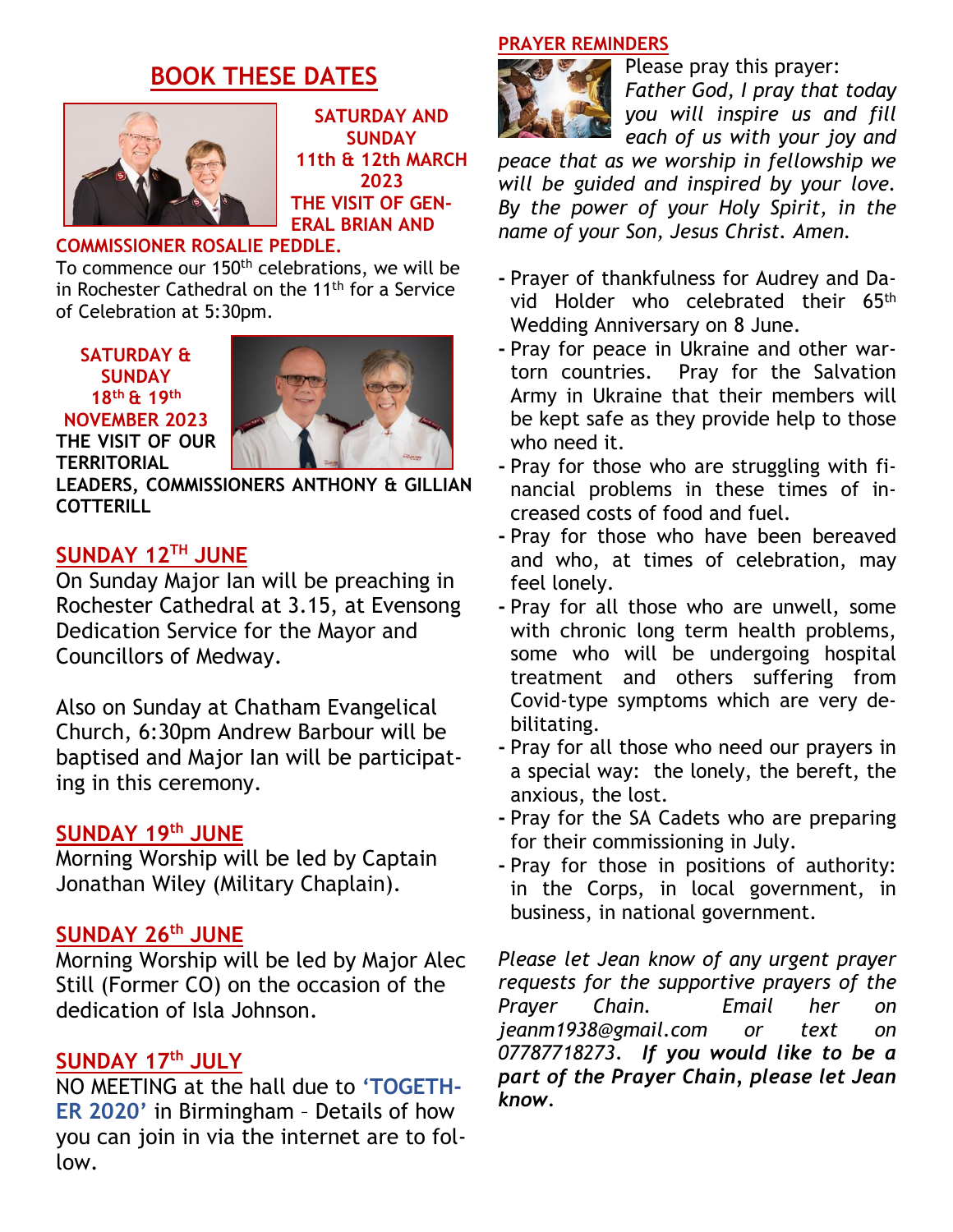## **CONGRATULATIONS**

To David and Audrey Holder celebrating their Saphire Wedding Anniversary 65<sup>th</sup>; God Bless them both and may they feel the love and prayers from the Corps Family. Well done to you both.

#### **BAGS OF HOPE \*\*\*\*UPDATED\*\*\*\*URGENT\*\*\***

We are requesting donations of **Packets of Cereals ,Jam Nappies (Not newborn) Packet Soups, Sugar , Crisps** Please drop them in the basket in the foyer. THANK YOU or let Trevor know.

## **A NEW TERRITORIAL WEBSITE: SALVATIONIST.ORG.UK**

THQ have launched a new website [salvationist.org.uk](https://www.salvationist.org.uk/) for members and anyone who wants to explore faith and belonging in The Salvation Army. You'll find news, stories, devotional materials, resources, events, learning opportunities and much more. Everyone is welcome: Tell us what you think of the new website by emailing [salvationist@salvationarmy.org.uk](mailto:salvationist@salvationarmy.org.uk)

#### **THE SUMMER SCHOOL 2022 APPLICATION**

#### <https://forms.gle/87hjPrm3RL3CCzy67>

Summer School 22 is at Kingswood in Ashford, Kent. All those aged between 12-21 can apply. There will also be a Young Leaders' stream for those aged 18+. Grants are available. For more details contact Anita 07341864278

#### **TOGETHER 2022 SEE POSTER AT THE HALL**

15-17 July 2022 - 'Together 2022' in Birmingham at the ICC. This is an opportunity to gather for worship, teaching and celebration encompassing the **Commissioning of the Messengers of Reconciliation** session, Territorial Congress, Sports Mission and Symphony Sounds. **Details & Ticket info are on the poster at the Hall.**

#### **30 TALLEST BUILDINGS CHALLENGE:**

Support this new challenge to climb the equivalent number of stairs of the tallest building in 30 countries throughout the 30 days of June. This has begun and hundreds of steps have been climbed by the members of our Corps and families. Donate on our 30 Tallest Buildings JustGiving page. Donations are needed! OUR YOUNG PEOPLE ARE GETTING INVOLVED IN THIS CHAL-LENGE – Look out for a report coming soon.

#### **GDPR FORM**

Can I ask those of the Corps who have not yet handed in their GDPR forms to Gill in the Office, to give this your attention. We need to be compliant to the law enabling us to contact you or not, as the case may be. You can send them via email if you wish, or if you have misplaced the form one can be emailed to you on request; [gill.hopkins@salvationarmy.org.uk](mailto:gill.hopkins@salvationarmy.org.uk)

## **PRAYING FOR OUR ARMY WORLD**

## **India Eastern Territory**

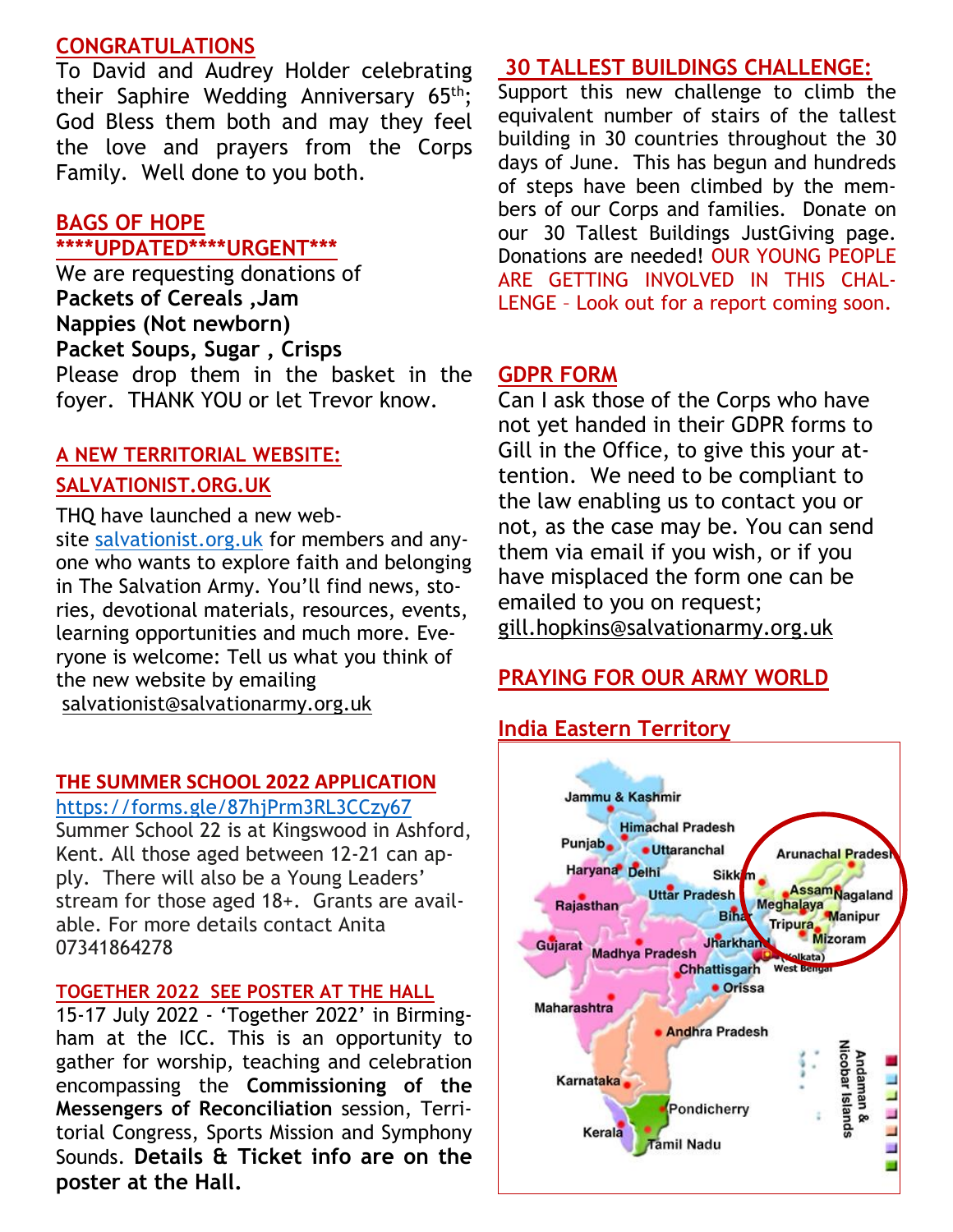## **Territorial leaders: Colonels Lalhmingliana and Colonel Lalhlimpuii**

## **Prayer requests:**

1. General's Visit, 2023: To be able to organize General's visit programme in the year 2023

2. Self-Denial Appeal: For the well flowing and increasing more and more the collection amount of S.D Appeal

3. Men's Fellowship Congress: Men's Fellowship member can increase and building up of the members in spiritual life and ministries

4. Territorial Council: The biggest council in the India Eastern Territory is making Territorial action and programme planning be flourishing and to maintain good co-operation in doing ministries

5. Outreach Ministries: Pray for the workers and sponsors as well as winning more saving souls.

6. Spiritual Revival: For spiritual revival and humanitarian services in the Territory 7. Thanksgiving for God's guidance and

achievements in ministries.

We hope that the prayer support from Salvationists around the globe will be effectively working in the success for India Eastern Territory ministries, programmes, and activities.

## **THE PERSECUTED CHURCH**

**Here is this week's article explaining and giving information on the subject. Maldives World Watch ranking: 16**



## **Leader**

President Ibrahim Mohamed Solih **Main threats**

• Islamic oppression

## **How many Christians are there in the Maldives?**

There are estimated to be a very small number of Christians – numbering a few hundred – in the Maldives. The vast majority of people living there are Muslim. **How are Christians persecuted?**

Government officials in the Maldives proudly emphasise that the country is 100% Muslim. Conversion to another religion will be reported to Muslim leaders or the authorities; non-Muslims can also lose their citizenship. Being known as a Christian is so dangerous that there is no ability to meet as a fellowship community – whole families may be Christian without ever knowing the rest of their family shares their faith. This lack of Christian support stifles believers' spiritual growth.

Believers in the Maldives who are migrant workers are also watched by authorities, making it difficult for even foreign Christian workers to meet together. And even more Muslim extremist groups have returned to the country, placing Christian converts at further risk.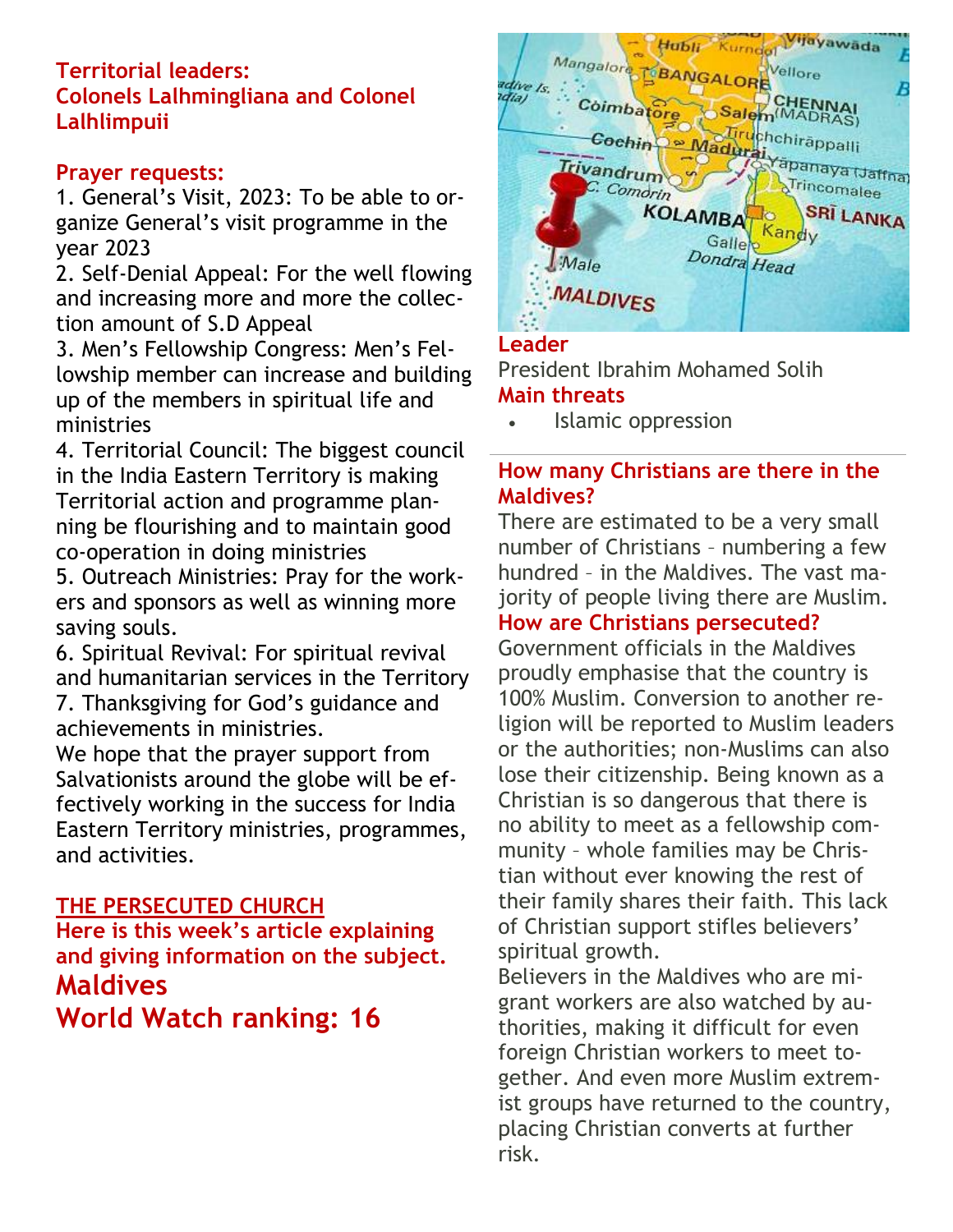## **What's life like for Christians in the Maldives?**

The level of pressure on Christians remained very high. Converts have no space at all to live out their Christian faith. The new government, which took over in mid-November 2018, has made no tangible improvements as regards freedom of religion and is more focused on internal political struggles.

Women have no choice but to conform and wear Islamic clothing. If they don't, they will be confronted and harassed. Methods used to bring a female convert back to Islam include forced marriage, threats, verbal abuse and other violence. Exacerbated by Covid-19 lockdowns, domestic violence toward women and children continues to escalate.

If a man is found to be a secret believer, he is likely to be threatened, assaulted physically and may be imprisoned. If he's imprisoned, his entire family will suffer from lack of financial and emotional support. Children of Christian parents are likely to face bullying at school. For many Christians, the only option is to leave the country.

## **PLEASE PRAY**

Father God, enlighten and encourage secret believers in the Maldives as they reach out to You in faith. Embolden expatriate Christians working there to reveal Your heart toward everyone they encounter. Move the hearts of government officials, allowing Christians to worship openly and minister throughout the country. In Jesus' name, amen.

## **ON YOUR DAILY JOURNEY**

As part of your daily devotions let's pray the A to Z prayer. Each day you will have a letter from the alphabet. Use this letter to pray for members of the Corps with this initial, friends, family, neighbours, a Salvation Army Corps and a country of the world. Let's make a difference by praying for each other and wider. Can you imagine the difference that will make?

## **MONDAY [ROMANS 12:3](https://www.biblestudytools.com/romans/12-3.html)**

*By the grace given me I say to every one of you: Do not think of yourself more highly than you ought, but rather think of yourself with sober judgment, in accordance with the measure of [faith](https://www.crosswalk.com/faith/) God has given you.*

**THOUGHTS ABOUT TODAY'S VERSE ...**

Pride does go before a fall! It is not easy to balance the two truths: "I must not be prideful, but I must understand just how much God values me." Satan can use our self-denigration, the worthless worm syndrome, to discourage us and keep us from using our gifts for Kingdom work. On the other hand, pride takes God out of the picture and attributes our contribution to God's Kingdom to us and not to God.

## **O - MY PRAYER ...**

Holy Father, as your child, redeemed at the cost of Jesus' life, I know I am loved and valuable to you. I know you have given me abilities and gifts to use for your glory and to bless your church. But Father, I do not want to ever think that my abilities are somehow mine alone. I know you have given me the gifts, abilities, and experiences that have shaped me, so please empower me to your glory. But Father, I never want the glory that is achieved from your gifts to puff me up or turn from me the realization that I am what I am, I have what I have, and I do what I do, because of your grace and your generous gifts. May I ever be your humble but valuable child at work in your Kingdom. Through Jesus I pray. Amen.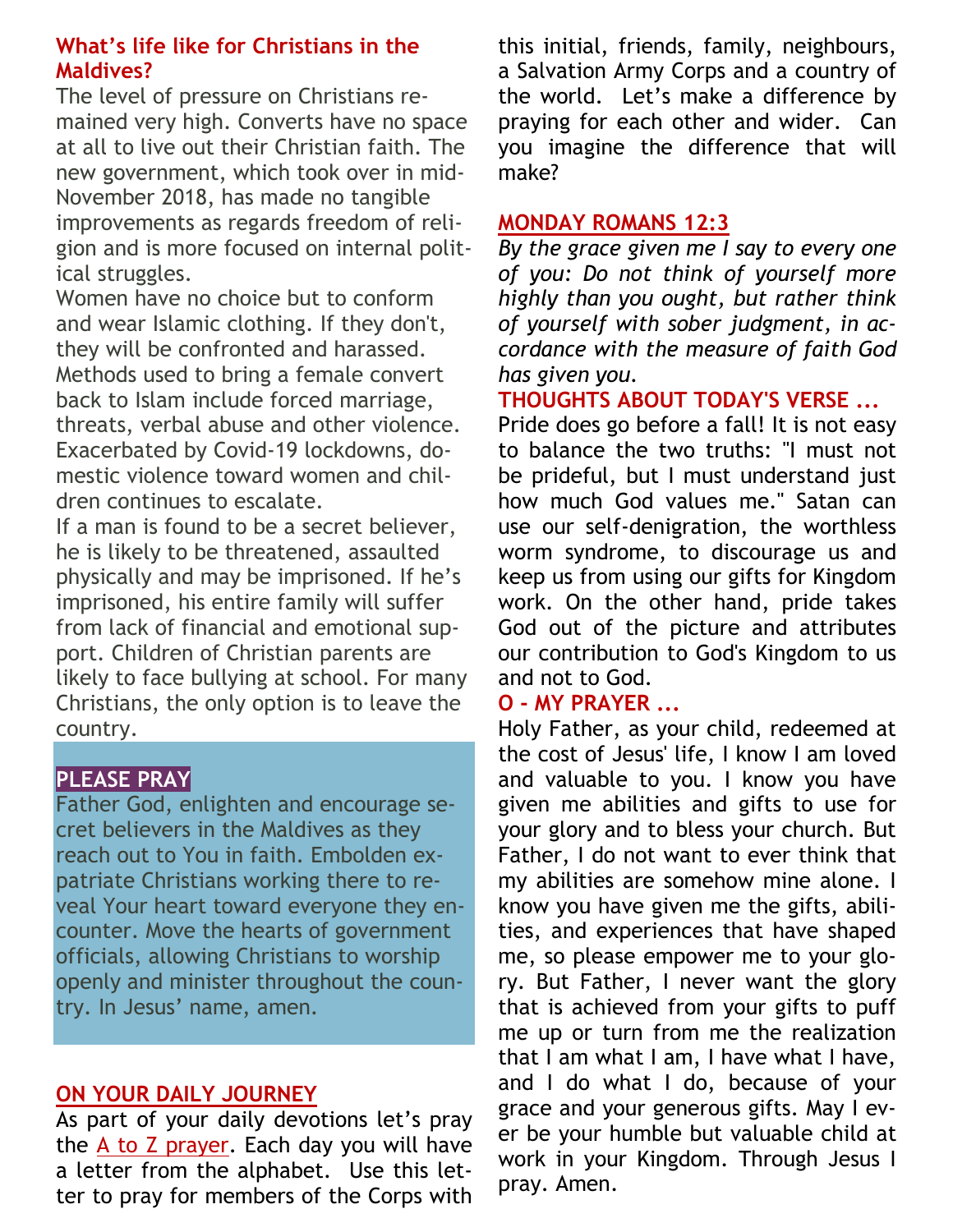#### **TUESDAY [JEREMIAH 16:9-10](https://www.biblestudytools.com/jeremiah/passage/?q=jeremiah+16:9-10)**

*The heart is deceitful above all things and beyond cure. Who can understand it? "I the Lord search the heart and examine the mind, to reward a man according to his conduct, according to what his deeds deserve."*

## **THOUGHTS ABOUT TODAY'S VERSE ...**

Jesus told us that what is in our heart ultimately works its way out into our activities. The great wise man told us to guard our heart because it is the spring well of our life. Jeremiah wants us to know that God knows our heart. We want to stress the importance of what goes into our hearts because it really makes a difference in what goes on inside our heart. Invite the Lord in to what you do, think, read, watch, and hear and ask him to remove those things that are not worthy of your time and interest.

## **P, Q - MY PRAYER ...**

Righteous Father, please help me guard my heart and be wise enough not to place things into it that would rob it of its devotion to you. I want to be pure through and through. Please search me and help me remove everything that would steal my devotion from you and ruin my influence with others. Through Jesus I pray. Amen.

#### **WEDNESDAY [PROVERBS 14:34](https://www.biblestudytools.com/proverbs/14-34.html)**

*Righteousness exalts a nation, but sin is a disgrace to any people.*

#### **THOUGHTS ABOUT TODAY'S VERSE ...**

Wow, what an indictment. When we vote according to our pocketbook more than character and when we excuse the indiscretions, infidelities, and illegalities in the leaders of both political parties, we have reached a very sad state indeed! But before we rant and rave about the sad state of morality in our public officials, let's make sure we're honest in our own daily lives, that we don't say cruel

things about others, that we remain faithful to our [marriage](https://www.crosswalk.com/family/marriage/) and our purity vows to God, and let's make sure that we expect of ourselves higher standards than we do of others.

#### **R - MY PRAYER ...**

God, you are not only the Almighty, you are holy! Holy, Holy, Holy are you, the LORD God Almighty. May the whole earth be filled with your glory and may that glory be shown in what I do and say. Forgive me for my own sin and hypocrisy. Bless me with purity and holiness as I pledge my life to your glory. In Jesus name I pray. Amen.

#### **THURSDAY [PSALMS 33:12](https://www.biblestudytools.com/psalms/33-12.html)**

*Blessed is the nation whose God is the Lord.*

**THOUGHTS ABOUT TODAY'S VERSE** ...

What is god of our culture and our nation? Certainly our God is the LORD, Yahweh, King of Israel and Redeemer of the lost. But we can pray for revival to sweep our land and we can repent for not placing him first in our own lives. He has promised to respond if we will humble ourselves and seek him. Let's do that beginning today!

#### **S - MY PRAYER ...**

LORD, God of the heavens and Father of all nations, I humble myself before you today, acknowledging my own sin and the sin of my people. I pray that you will revive us by the power of your word and the sanctifying power of your Spirit. Bring renewal to our land. In the name of Jesus and by the power of the Spirit I ask this. Amen.

## **FRIDAY [ISAIAH 12:4](https://www.biblestudytools.com/isaiah/12-4.html)**

*Give thanks to the Lord, call on his name; make known among the nations what he has done and proclaim that his name is exalted.*

**THOUGHTS ABOUT TODAY'S VERSE ...**